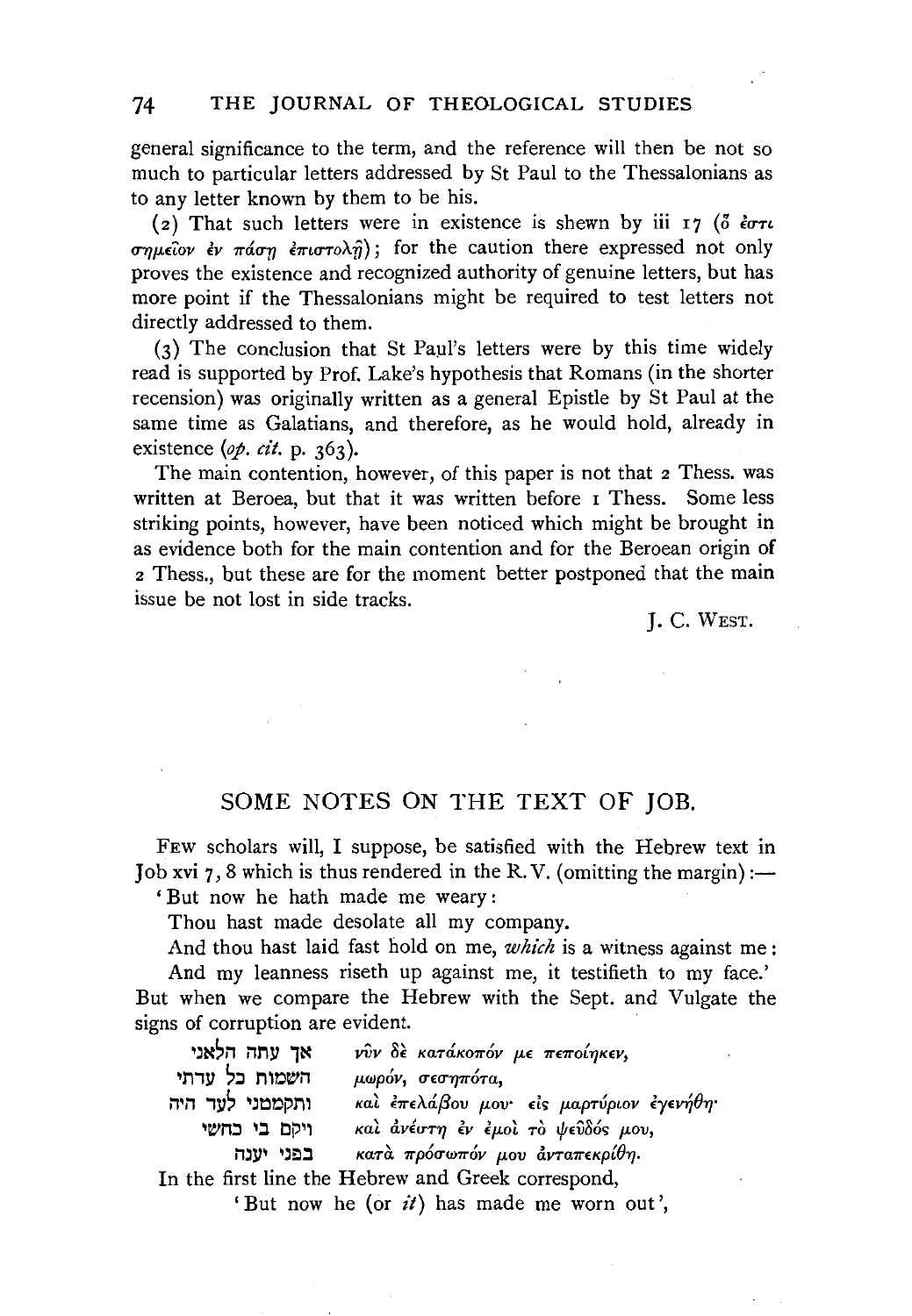but in the second line, where the Hebrew has ' Thou hast devastated all my company', the Sept. reads

*'(He* (or *it)* has made me) futile, an utter wreck'. I suggest that the Hebrew text that they had before them ran thus :-

## נשמתי בלי נצדיתי

i. e. the Niphal of the verbs were wond x.

The verb l:l~~. 'to desolate', when applied to the mind has the meaning *obstupescere.* See Buxtorf, 'Nam stupor animi est quaedam desolatio'. It is used, as Buxtorf points out, in the Targum on I Sam. xxi 13 'And he *(David)* pretended to be a fool in their hands'.

Thus the reading 'שֲמֹתִי would account for the difficult word  $\mu\omega\rho\acute{o}\nu$  in the Sept. But further; the verbs שמם שמם and item go together, the latter in the Targum being used for the former in the Hebrew. Both are found in the Hebrew text of Zeph. iii 6 :

'... their towns are *desolate* (إنبي البناية)... their cities are *wasted* (יָאָד<sup>ָ</sup>ז). Thus the reading I have suggested

# נִשֲמֹתֵי כִּלֵי נִצְדֵּיתִי

would account for the μωρόν, σεσηπότα of the Septuagint.

I believe that they had a better text before them than our present Hebrew text, and that it ought to be translated

' I am desolate, utterly wasted '.

The reading 'M,ll, *'my company',* in the Masoretic text, makes no sense, but it might easily have arisen from our suggested word 'גצרתי, א often mistaken for  $y$ .

If my contention be right then Kittel's critical text is in error in marking the words 'תרא as having no corresponding words in the Septuagint.

We now turn to the Vulgate and compare it with the Masoretic text.

| אך עתה הלאני    | 'Nunc autem oppressit me dolor meus,            |
|-----------------|-------------------------------------------------|
| השמות כל עדתי   | et in nihilum redacti sunt omnes artus mei.     |
| ותקמטני לעד היה | Rugae meae testimonium dicunt contra me,        |
| ויקם בי כחשי    | et suscitatur falsiloquus adversus faciem meam, |
| בפני יענה       | contradicens mihi.'                             |

In the first line we note that 'dolor meus' is merely supplied from the preceding verse, 'It (i.e. my pain) has worn me out'. But when we come to the second line, where we have shewn reason to believe that the Hebrew is corrupt, we find a wholly new rendering which agrees neither with the Hebrew nor with the Septuagint.

The Vulgate would require some such Hebrew text as the following:—

## 'ְשֵׁמוּ כָּל-יִצְרַי,

Compare Job xvii 7, where '1~; is rendered *membra mea* in the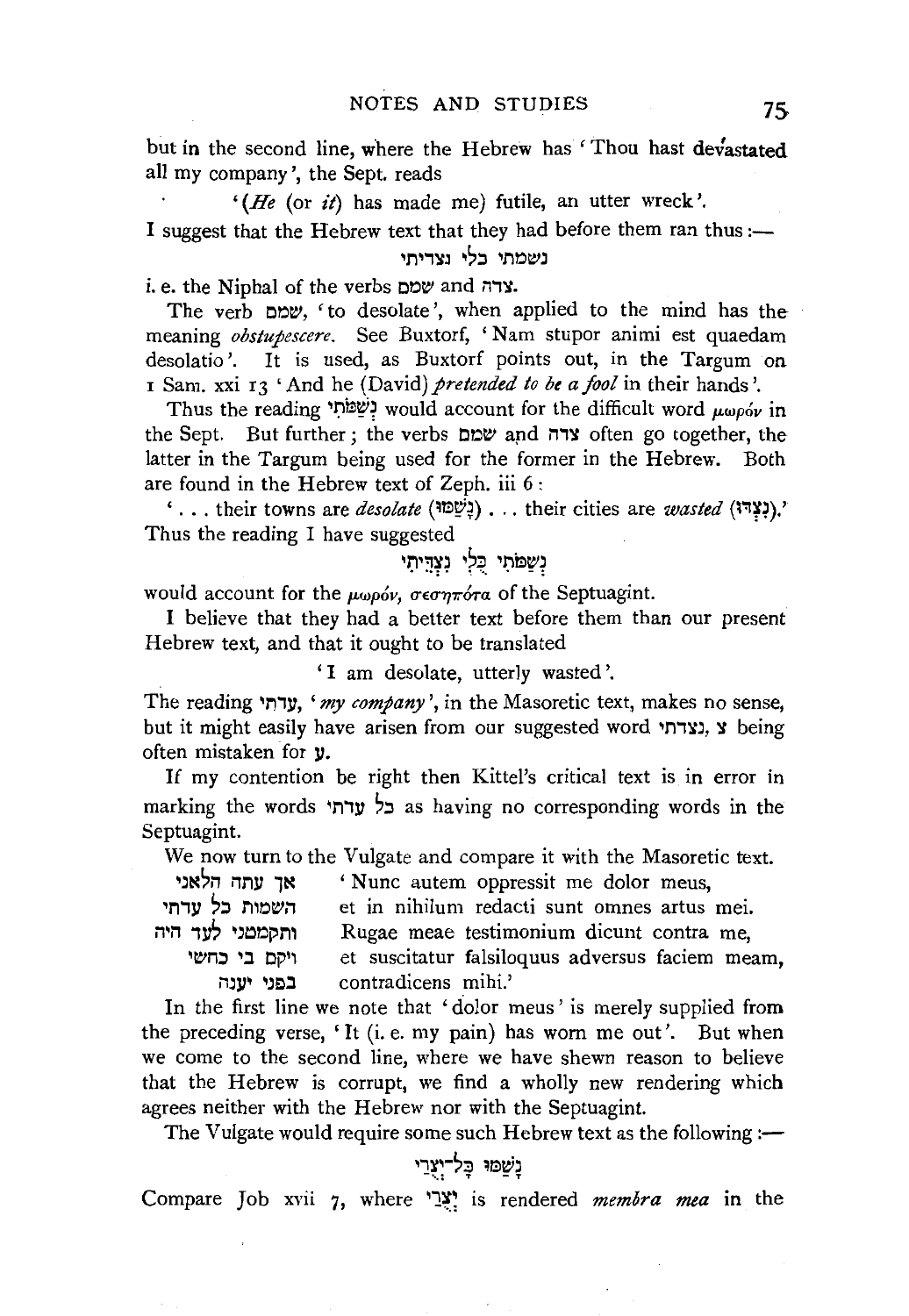Vulgate. But the text that I have suggested to account for the Septuagint is

נשמתי כלי נצדיתי

The letters ' and ' are often mistaken in manuscript, as are, also, the letters מדיתי and , consequently the first four letters of  $\overline{y}$  might have given rise to the word 'ארי which is required by the Vulgate.

Thus, if we adopt the more difficult reading נצדיתי which we have suggested for the Sept., the rendering of the Vulgate can be accounted for. As to the words that follow, there is but little to say. It is scarcely possible that the *verb* ('J~oprn *v.* 8) can be correct. We should naturally expect a *substantive* rather than a *verb.* 

I suggest that the first two letters may have arisen from the last letters of the preceding word.

The parallelism requires some such reading as that of the Vulgate, *'my wrinkles'.* Perhaps we might render

' Emaciation is come to be witness

And my leanness is risen against me'.

Job means to say that, instead of his affliction bringing him sympathy, it is held to be a witness to his guilt.

I would suggest the following translation of our text thus revised :-

- 7 'But nów it<sup>1</sup> has máde me out-wórn; I am désolate, útterly wásted !
- s Emaciation is come to be witness And my léanness is rísen against me ! [It testifies to my face.]'

I suspect that the last line is a gloss. It does not suit the metre and is not required by the parallelism.

The next text that we will consider is Job xix 27,

בלו בליתי בחקי

which the R. V. translates

'My reins are consumed within me'.

But •pn.:l never signifies *'within me',* but always *'in my bosom'.* The translation of the R. V. would require 'בחקי

Thus we must translate

'My reins are consumed in my bosom'.

But the bosom is not the seat of the reins, and we begin to suspect our text.

If we turn to the Sept. and Vulgate we find

Sept. *πάντα δέ μοι συντετέλεσται έν κόλπω*. Vulg. *Reposita est haec spes in sinu meo.* 

1 i. e. *my pain.*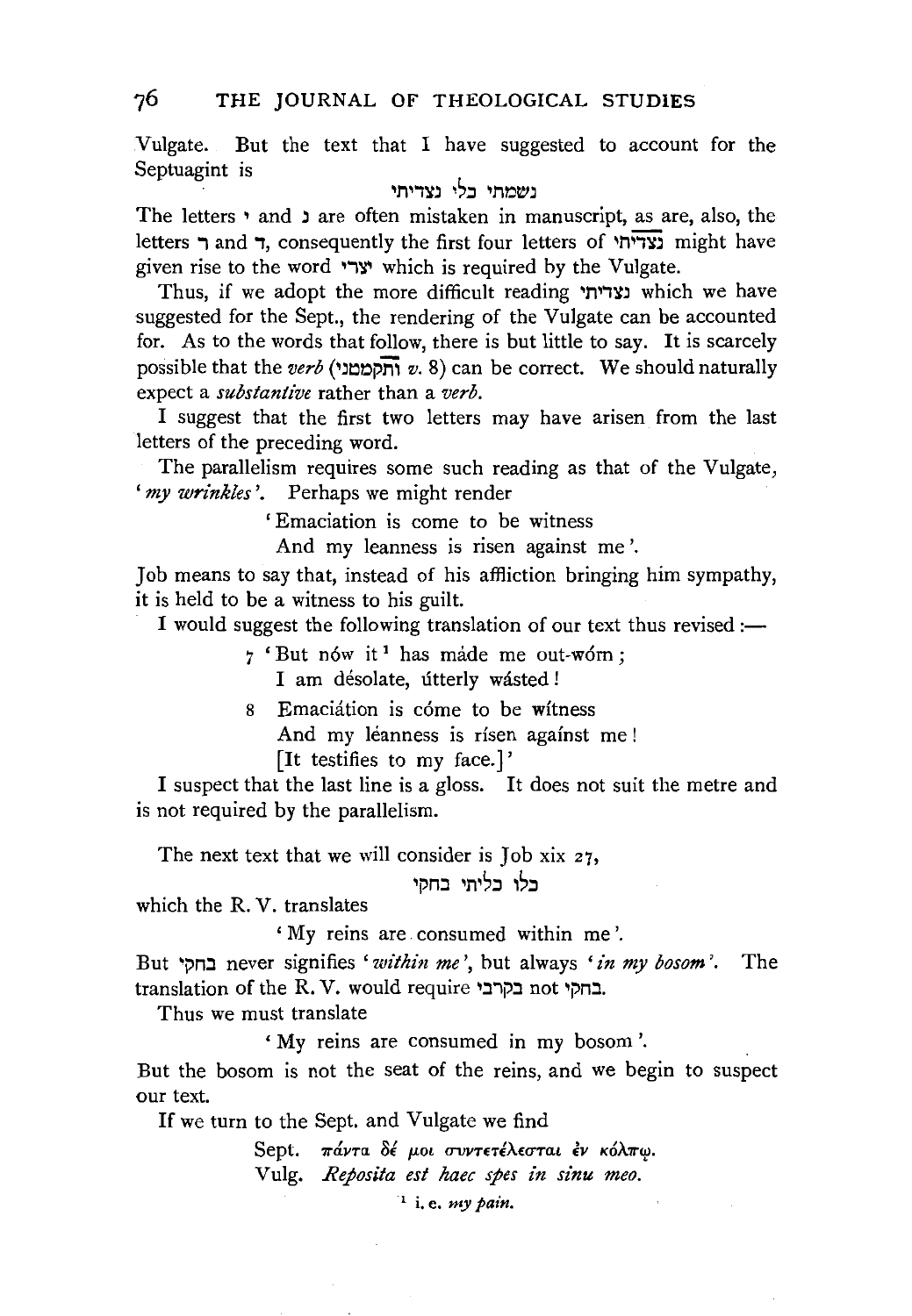Here we note that our suspected word '*my reins'* is gone altogether Instead of 1 1J1 ?:;! ~'f the Sept. would seem to have read the absolute·  $\delta$ : בַּלוֹ בַּלִיתִי, infinitive with the tense, i. e.

The reading of the Vulgate is more difficult and, at the same time, more interesting.

How did the thought of *'hope'* come in?

It is impossible to suppose the words to be merely a paraphrase of *'my reins are consumed in my bosom',* i. e. *are consumed with longing:*  for, though *the eye* is often said to be *consumed with longing,* it implies  $disabointment$  and not *hope* (Ps. lxix  $3(4)$ , cxix  $81$ ,  $82$ ,  $123$ ; Jer. xiv 6; Lam. ii 11; Job xi 20, xvii 5, &c.).

Is it then possible that the verb כלה should have a different meaning?

I notice, in Buxtorf's Lexicon, that it has, in Chaldee, the sense of *hoping.* 

Thus, in the Targ. on Ps. xxxi 7 1111,:1 is used for ' I *hope* (or *trust)*  in God' (see also on Pss. xxxii 10, lxii I 1, xci 2, cxix I I6 quoted by Buxtorf). In the last of these Targum passages '11''':1 signifies *'my hope'.* 

How this meaning of the word כלה was acquired in Chaldee I do not know, unless it be that in every language *'to finish'* will necessarily have two divergent meanings, viz. (a) *to end by destroying*, (b) *to end by completing.* 

Certainly כלה in Hebrew has these two meanings, though the former is more frequent.

A thing that is *consummated in the bosom* is *a hope,* or *trust.* 

I suggest, therefore, that the Hebrew text which was common to the Sept. and the Vulgate read thus,

בּלוֹ בֵּליתֵי בְּחֵקֵי

which the Septuagint rendered

πάντα δέ μοι συντετέλεσται έν κόλπω

and the Vulgate, guided by the use of  $\pi$ :  $\epsilon$ לה in Chaldee, paraphrased by *Reposita est haec spes in sinu meo.* 

If we turn to the whole passage we shall see that the Vulgate gives the meaning which best suits the context. The Hebrew might be  $translated$  thus  $: -$ 

> 'I know my Redeemer is living, And will stand the last upon earth. Though my bodily-tent<sup>1</sup> be destroyed, Yet apart from my flesh<sup>2</sup> I see God; Whom I shall behold as mine. And mine eyes shall see (Him) no stranger.'

<sup>1</sup> *Skin.* <sup>2</sup> Text doubtful.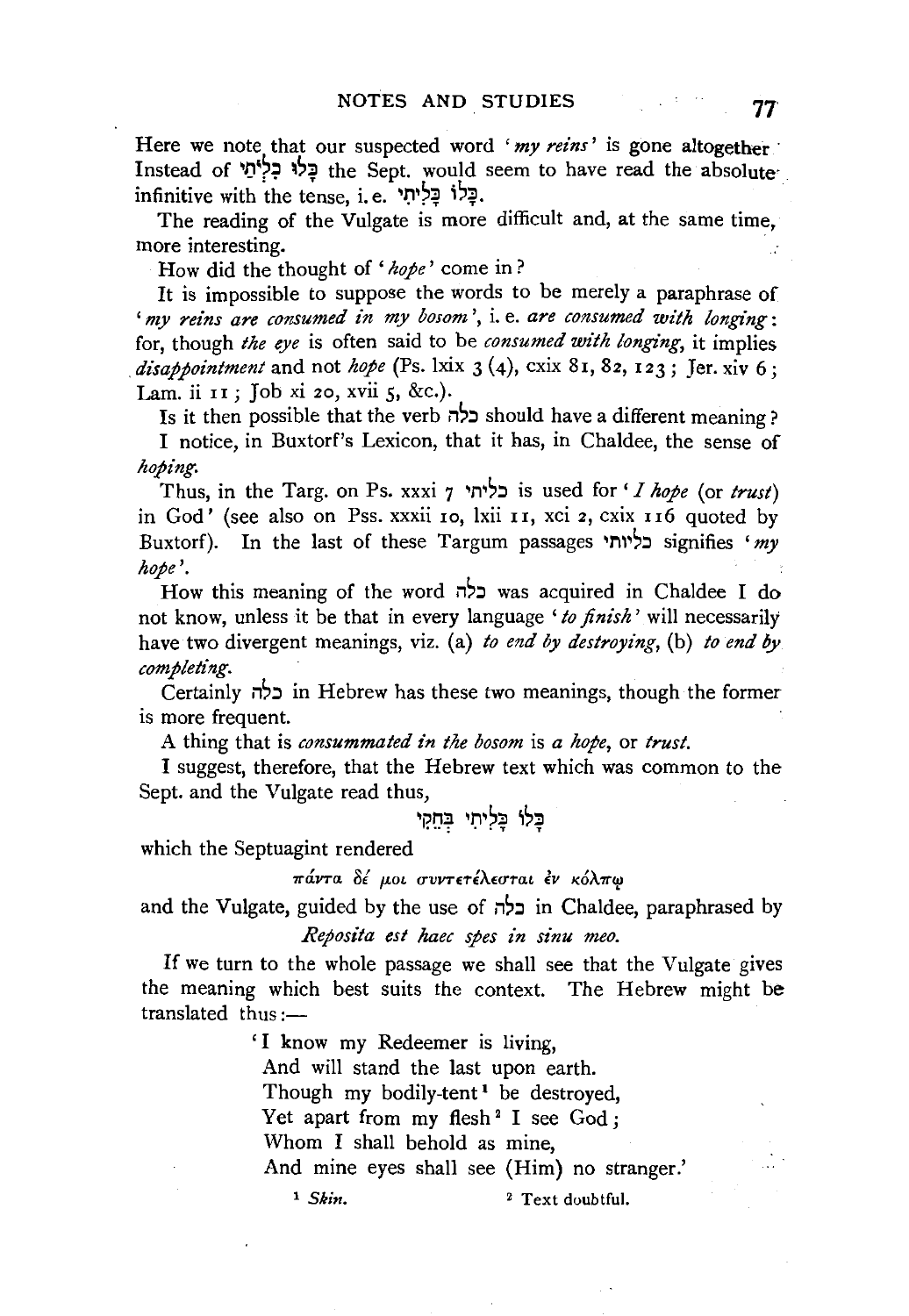Then follows the line that, in the Masoretic text, would have to be translated

'My reins are consumed in my bosom'.

Surely this is a strange ending to the magnificent hope of the preceding words?

If, however, we accept the text which the Sept. seem to have had before them, and read

כָּלוֹ כַּלְיתִי בְּחֵקִי

we might possibly translate

'I am fully determined in my bosom'.

Or, if we might accept the guidance of the Chaldee as suggesting the sense of *hope* or *trust* in the word nC,:J,

'I fully trust in my bosom',

or, as the Vulgate paraphrases,

'Reposita est haec spes in sinu meo '.

I confess that such a sense for  $\vec{r}$  is not easy to defend in Hebrew, as it is generally used of that which *comes to an end* through *destruction*  rather than through *completion*. But in the difficult passage, Isa. x 22 f (cf. xxviii 22), which is quoted by St Paul in Rom. ix 28,  $\frac{1}{2}$  is used of a thing *'conclusive* and concise ' or, better still, a ' *consummation* ', this *'consummation'* being the sure purpose of God with respect to the remnant of Israel that should return. Since this consummation is said to ' *overflow with righteousness* ' it can scarcely refer to *'destruction'.* 

We now pass to Job xx 7.

The verse, with the context, in the R.V. is as follows :-

- 6 Though his excellency mount up to the heavens, And his head reach unto the clouds ;
- 7 Yet he shall perish for ever like his own dung :

They which have seen him shall say, 'Where is he?'

That a poet, in such a context, should have written  $v$ .  $\gamma$  a is simply inconceivable.

We turn then to the Septuagint and we find that  $v$ .  $\gamma$  reads thus:-

 $\delta$ ταν γαρ δοκή ήδη κατεστηρίχθαι, *TOT£* d., TiAo<;; *a7rOA£LTat•*   $o$ *i* δε είδότες αύτον έρουσιν Που έστιν;

This gives a useful hint as to the original text. Evidently the Septuagint read, not i~?~f, *'like his dung',* but as an *Infin.* (with an affix) of the verb גלל. Now the verb גלל, properly signifies 'to roll', but it is also used in the sense of ' *trusting'* or ' *confiding',* e. g.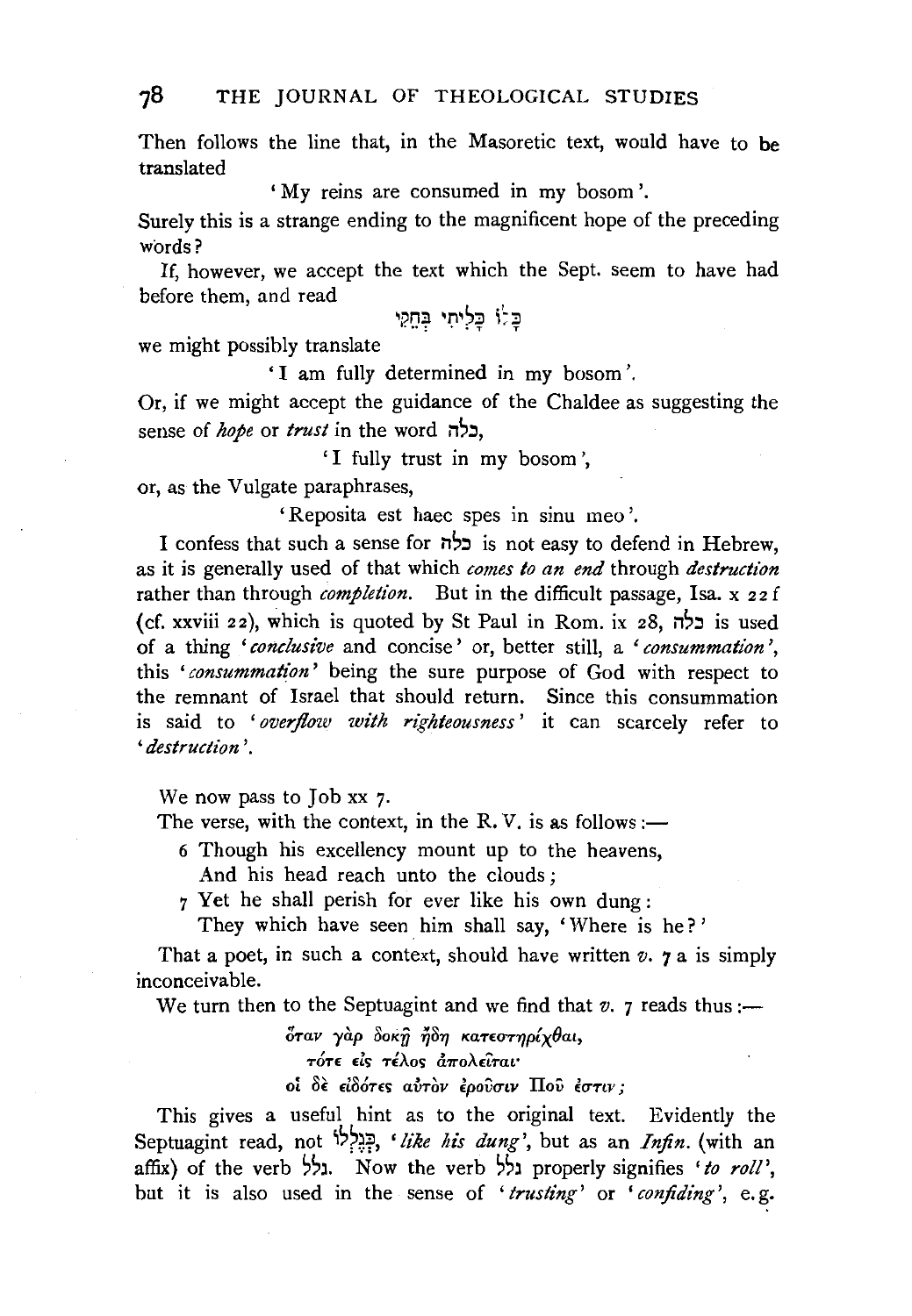Ps. xxii 8 (9) E. V. *'He trusted* on the Lord' (marg. *He rolled* himself). See also Ps. xxxvii 5; Prov. xvi 3.

I would therefore suggest that

# ראיו יאמרו איו

should be translated

'While he is confiding (i.e. building himself up in self-confidence) he perishes utterly ;

Those that were looking at him say, Where is he?'

I leave the reader to judge whether this be not more suitable to the context than the rendering of the R. V.

Job xxxiii 2 I.

The R. V. translates :

'His flesh is consumed away, that it cannot be seen;

And his bones that were not seen stick out.'

Those who can be satisfied with such a translation must be few in number.

The Masoretic text reads  $:$   $-$ 

יִבְּל בִּשָּׂרוֹ מֵרֹאִי<sub>.</sub> ;N., ~s ,~nbil! = ;e~; "•. **T** : • •• :

The Septuagint :-

 $\frac{2}{3}$  *έως*  $\frac{2}{3}$ *ν σαπ*ώσιν αύτου αί σάρκες, *Kal αποδείξη τα όστα αυτού κενά.* 

The first line suggests

יִבְל בְשָׂרוֹ מֵרָוִי

i.e. *'His flesh is consumed with leanness'*.

In the second line, where the Sept. use the verb  $\frac{d}{dx}$  $\delta$  $\epsilon$  $\epsilon$  $\kappa\nu\hat{\nu}$ , they were probably under the impression that the root שפה signified 'to *stand out'* (see Isa. xiii 2 ), whereas it there signifies, not an *eminence,* but a *bare* hill ; the proper meaning of the verb being ' *to waste'* or ' *make bare'.* But the chief interest lies in the word  $\kappa \epsilon \nu \hat{\alpha}$ . Clearly the Sept. had not the words  $x \in \mathbb{R}$  in their Hebrew text, but rather  $\mathbb{R}$ ?.

This gives us a hint to the true text : for the word  $\overline{P}$  is used of *lean* of flesh (Gen. xli 19).

I should therefore translate our revised Hebrew:—

' His flesh is consumed with leanness

And his bones wasted with emaciation.'

Thus the parallelism is preserved.

Sometimes a Sept. rendering, even when it makes no sense, suggests a text which is better than our present Hebrew, e. g.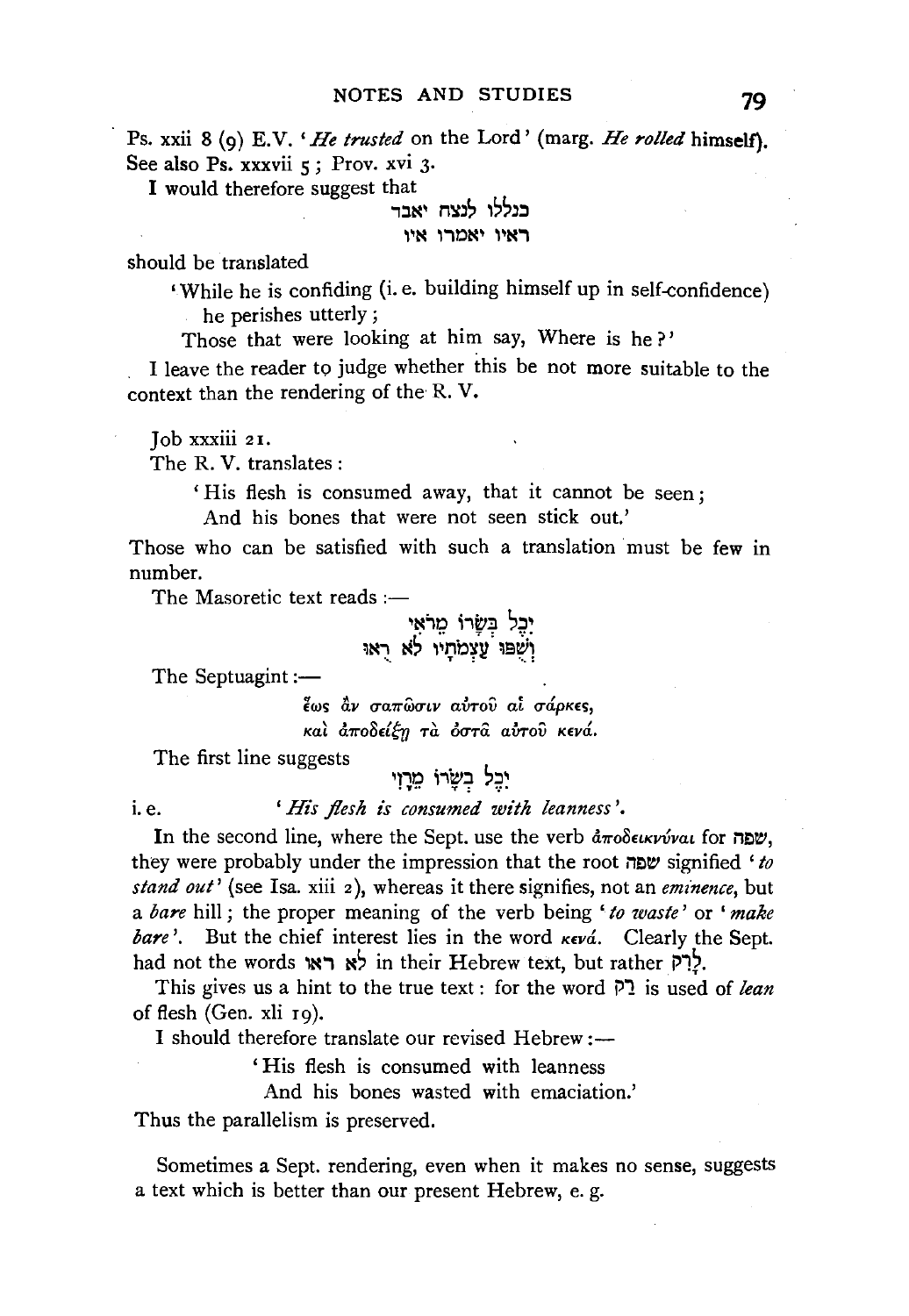Job xxxvi 4·

The Hebrew text has

':)If~ MIY';! t:l11?T;1, which would make Elihu describe himself as' *One perfect in wisdom'*, a title that belongs to God alone.

But the Sept. read *adikws* ovviews.

Now, in Ps. xxxii (xxxiii) r5, the Sept. use *συνιείs* for  $\mathbb{Z}^2$ .

No doubt they got do from רעות, reading רעות, instead of M

But, in any case, there is no interest as there is no sense in their reading.

If, however, we accept  $\varphi$ : הֵבְין הֲעוֹת עָמֲךָ: as the correct text, i.e. יְמֵבְין הֲעוֹת עָמַךְ we get a reading which harmonizes with the parallelism, i.e.

'For truly my words are no lie;

One is with thee who understands knowledge'.

There is an exceedingly difficult passage in the speech of Elihu (xxxvii  $r_9-2r$ ), which the R.V. is contented to translate as follows:—

19 'Teach us what we shall say unto him;

*For* we cannot order *our speech* by reason of darkness.

- 20 Shall it be told him that I would speak?
	- Or should a man wish that he were swallowed up?
- 21 And now men see not the light which is bright in the skies : But the wind passeth, and cleanseth them.'

The Hebrew (omitting the vowel points) is as follows: $\leftarrow$ 

'~ "10~) *no* l):ll'1li1 <sup>r</sup> 9 לא נערך מפני חשך 20 היספר לו כי אדבר אם אמר איש כי יבלע 21 ועתה לא ראו אור בהיר הוא בשחקים ורוח עברה ותמהרם

The difficulty begins with  $v$ . 19<sup>b</sup>, which the Sept. render  $\kappa a \hat{i} \pi a v \sigma \hat{\omega}$ *p.£0a 1ro.UO. >..iyovns,* and the Vulgate *nos quippe involvimur tenebris.*  If we seek for common ground in these two texts we note first that both omit the word  $\aleph$ , 'not'. This seems probable since the word before it is 1. Next we note that the verbs παυσώμεθα and *involvimur* might both be accounted for if we used the verb  $yx$  instead of  $y$ . Compare Job xxix 9, where the Septuagint translate עַצְרוּ בְמָלִים עַצִרוּ בִ by άδροι δε επαύσαντο λαλούντες. Here, of course, עַצְרוּ בִמְלִים signifies literally ' *They were restrained in words'.* 

Let us, then, suppose that the original text  $v$ .  $\mathsf{r}\mathsf{g}^{\mathsf{b}}$  read as follows:-

כי נעצר מפני חשך